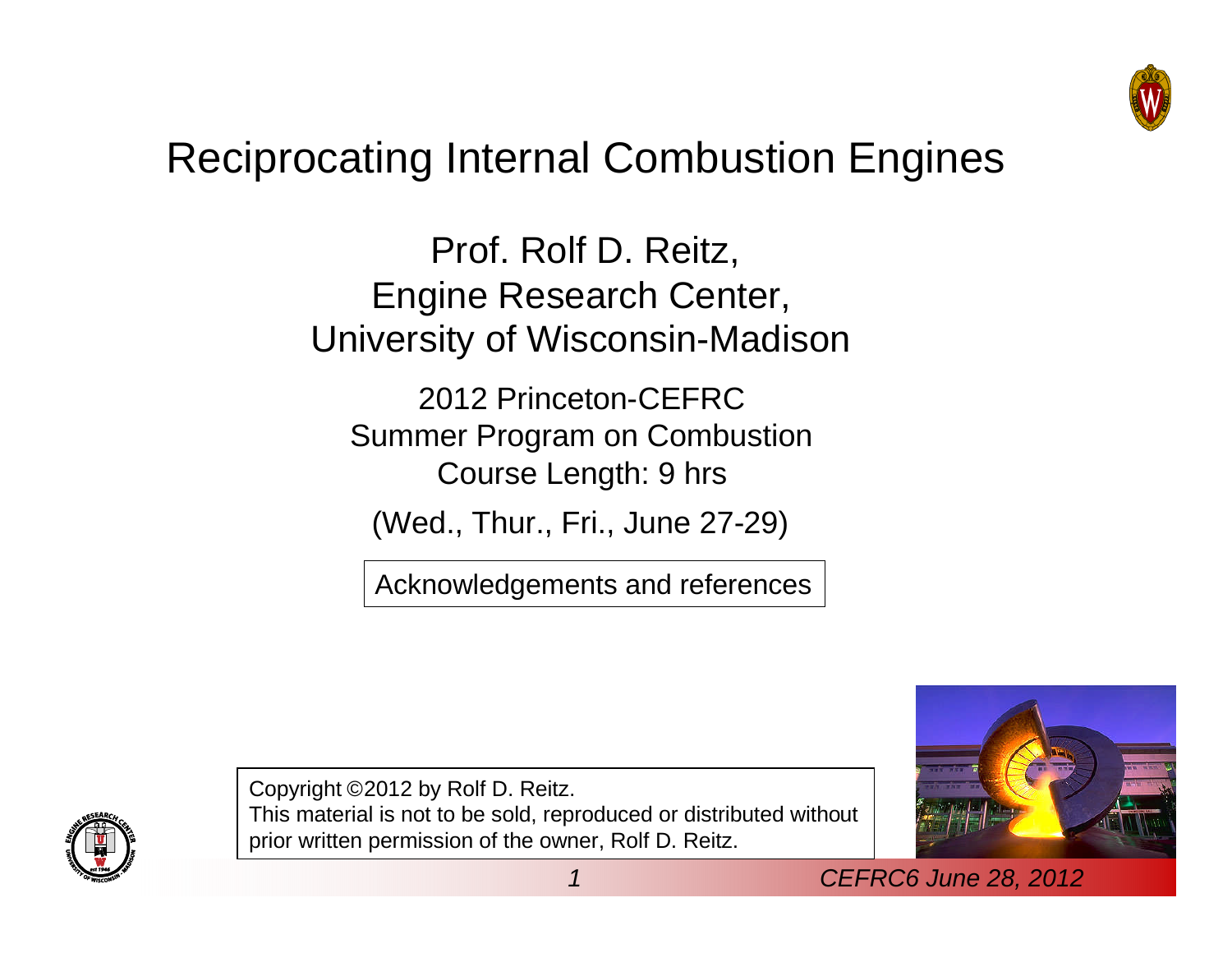## **Acknowledgements**

The long-term support of the ERC's Diesel Engine Research Consortium member companies (http://www.derc.wisc.edu/), Caterpillar Inc., Ford Motor Company, General Motors and the Department of Energy and the Sandia and Oak Ridge National Laboratories is greatly appreciated. The many contributions of ERC faculty, staff and students are also gratefully acknowledged.

## **References cited**

1:4 http://www.eia.gov/totalenergy/

1:6 http://www.fueleconomy.gov/feg/atv.shtml

1:12, 15, 30 J.B. Heywood, Internal Combustion Engine Fundamentals, McGraw Hill, 1988

1:16-18 A. A. Amsden, P. J. O'Rourke and T. D. Butler, "KIVA-II: A Computer Program for Chemically Reactive Flows with Sprays," Los Alamos Report LA-11560-MS, 1989. http://www.lanl.gov/orgs/t/t3/docs/KIVA2.pdf

1:17 Wang, B.-L., Bergin, M.J., Petersen, B.R., Miles, P.C., Reitz, R.D., and Han, Z., " Validation of the Generalized RNG Turbulence Model and Its Application to Flow in a HSDI Diesel Engine," SAE paper 2012-01-0140, 2012.

1:18 A.A. Amsden, "KIVA-3V: A Block-Structured KIVA Program for Engines with Vertical or Canted Valves," Los Alamos Report LA-13313-MS, 1997. http://www.lanl.gov/orgs/t/t3/docs/KIVA-3V.pdf

1:19, 23 http://www.ricardo.com/en-GB/What-we-do/Software/Products/WAVE/

1:20 J. D. Anderson, Modern Compressible Flow (With Historical Perspective), McGraw-Hill (2nd or 3rd Edition), 1990. 1:26 http://www.gtisoft.com/

1:27 http://delphi.com/manufacturers/auto/powertrain/gas/valvetrain/vcp/

1:31 Charmley, W.J., "The Federal Government's Role in Reducing Heavy Duty Diesel Emissions," SAE paper 2004-01-2708.

2:9-10 J. D. Anderson, Modern Compressible Flow (With Historical Perspective), McGraw-Hill (2nd or 3rd Edition), 1990. 2:11-12,18-19 J.B. Heywood, Internal Combustion Engine Fundamentals, McGraw Hill, 1988.

2:13 Serrano J.R., Arnau F.J., Dolz V. , Tiseira A., and Cervello C., "A model of turbocharger radial turbines appropriate to be used in zero- and one-dimensional gas dynamics codes for internal combustion engines modeling", Energy Conversion and Management,49 (2008) 3729–3745, 2008.

2:15 Reitz, R.D., and Hoag, K.H., "Reciprocating Engines (Diesel and Gasoline)," Encyclopedia of Energy Engineering and Technology (EEE), B. Capehart, Editor, Marcel Dekker Publishing, New York, 2007.

2:22-23 Herold, R.E., Wahl, M.H., Regner, G., Lemke, J.U and Foster, D.E., "Thermodynamic Benefits of Opposed-Piston Two-Stroke Engines," SAE 2011-01-2216.

2:24 Chen S. K., Flynn P. Development of a compression ignition research engine. SAE paper 650733, 1965

2:25-32 Lavoie, G.A., Ortiz-Soto, E., Babajimopoulos, A., Martz, J.B., and Assanis, D.N., "Thermodynamic sweet spot under highly dilute and boosted gasoline engine conditions," Submitted, Int. J. Engine Research, 2012.

2:27 Woschni, G. (1967) Equation for the Instantaneous Heat Transfer Coefficient in the Internal Combustion Engine. SAE Paper No. 670931.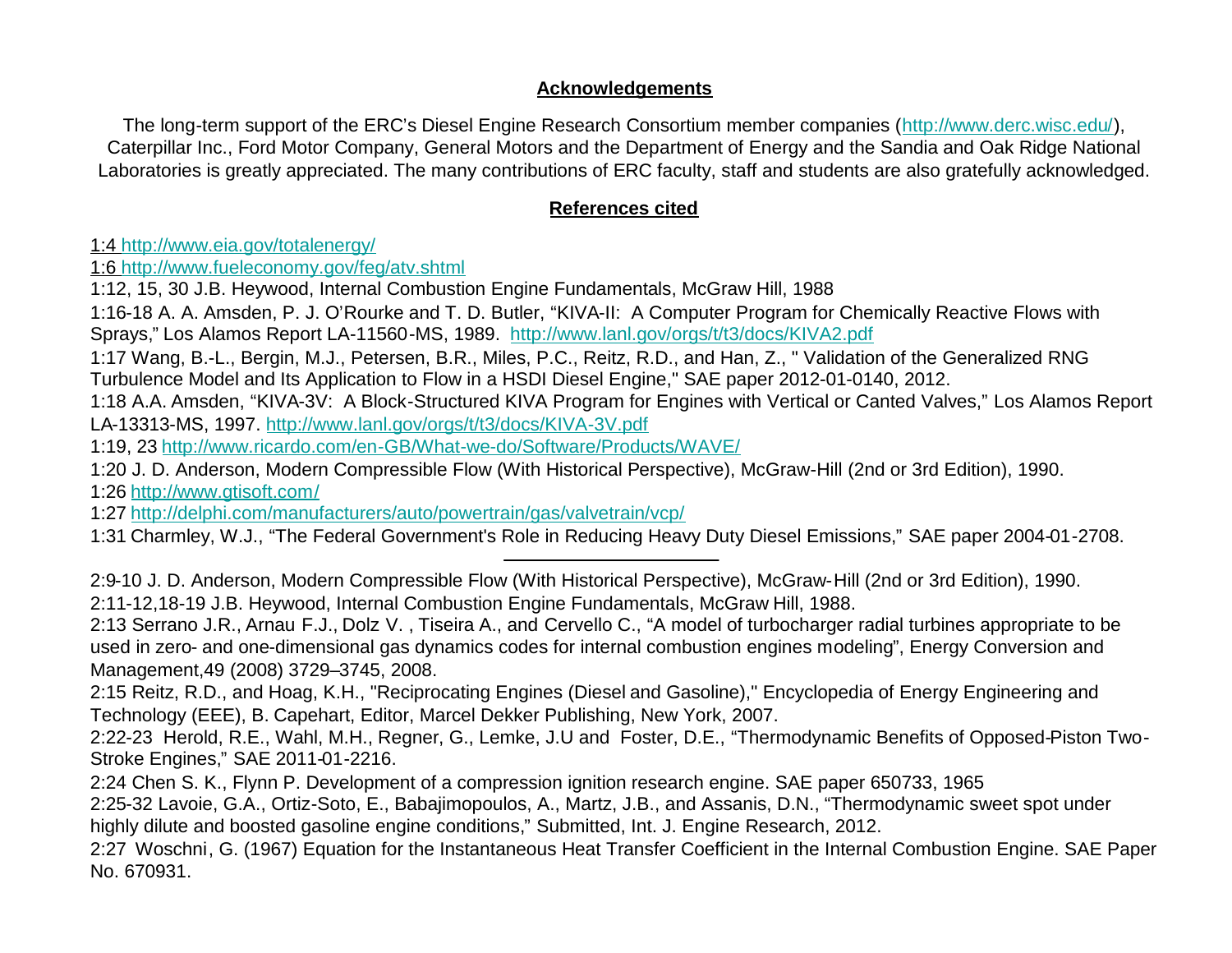3:2 http://www.erc.wisc.edu/combustion.php

3:4 I. Glassman, Combustion, Academic Press, New York, 3rd Ed., 1996

3:4 Reitz, R.D. and Bracco, F.V., "Global Kinetics and Lack of Thermodynamic Equilibrium," Combust. Flame, V.53, p.141, 1983. 3:4 Abraham, J., Bracco, F.V. and Reitz, R.D. "Comparisons of Computed and Measured Premixed Charge Engine Combustion," Combust. Flame, 60, pp. 309-322, 1985.

3:5 Kong, S.-C., Ayoub, N., and Reitz, R.D., "Modeling Combustion in Compression Ignition Homogeneous Charge Engines," SAE Paper 920512, SAE Transactions, Vol. 101, Section 3, Journal of Engines, pp. 896-911,1992.

3:5 Halstead, M., Kirsh, L. and Quinn, C. "The Autoignition of Hydrocarbon Fuels at High Temperatures and Pressures - Fitting of a Mathematical Model," Combust. Flame, Vol. 30, pp. 45-60, 1977.

3:6 Matalon, 2011 - http://www.princeton.edu/engineering/video/player/?id=5922

3:8 F.A. Williams, Combustion Theory, Addison-Wesley Pub., Reading, Mass, 2nd Ed. 1988.

3:10 J. Warnatz, U. Maas and R.W. Dibble, "Combustion, Physical and Chemical Fundamentals, Modeling and Simulation, Experiments, Pollutant Formation" by, Springer, 4th Edition, 2006.

3:11 Mehl M., T. Faravelli, E. Ranzi, D. Miller,N. Cernansky, "Experimental and kinetic modeling study of the effect of fuel composition in HCCI engines", Proceedings of the Combustion Institute 32, 2843-2850 (2009)

3:12 Patel, A., Kong, S.-C., and Reitz, R.D., "Development and Validation of a Reduced Reaction Mechanism for HCCI Engine Simulations," SAE 2004-01-0558

3:13,18 Fieweger, K., Blumenthal, R., and Adomeit, G. (1997) "Self-Ignition of S.I. Engine Model Fuels: A Shock Tube Investigation at High Pressure," Combustion and Flame, Vol. 109, pp. 599-619.

3:13,16 Ra, Y., and Reitz, R.D., "A Reduced Chemical Kinetic Model for IC Engine Combustion Simulations with Primary Reference Fuels," Combustion & Flame, Vol. 155, pp. 713–738, 2008.

3:14-15,17,20 Ra, Y., and Reitz, R.D., "A Combustion Model for IC Engine Combustion Simulations with Multi-component Fuels," Combustion & Flame, Vol. 158, pp. 69-90, 2011.

3:18 B.M. Gauthier, D.F. Davidson, R.K. Hanson, Combust. Flame 139 (2004) 300–311.

3:18 R. Bounaceur, I. Da Costa, R. Fournet, F. Billaud, F. Battin-Leclerc "Experimental and Modeling Study of the Oxidation of Toluene," Int. J. Chem. Kinet. 37 (2005) 25–49.

3:18 J. Andrae, D. Johansson, P. Björnbom, P. Risberg, G.T. Kalghatgi, Combust. Flame 140 (2005) 267-286.

3:18 H-P. S. Shen, J. Steinberg, J. Vanderover, M. A. Oehlschlaeger, Energy & Fuels 23 (2009) 2482–2489.

3:19 Brakora, J.L., Ra, Y., and Reitz, R.D., "Combustion Model for Biodiesel-Fueled Engine Simulations using Realistic Chemistry and Physical Properties," SAE Paper 2011-01-0831, 2011.

3:20 Hessel, R. P., Foster, D. E., Aceves, S. M., Davisson, M. L., Espinosa-Loza, F., Flowers, D. L., Pitz, W. J., Dec, J. E.,

Sjöberg, M., and Babajimopoulos, A. (2008) "Modeling Iso-octane HCCI using CFD with Multi-Zone Detailed Chemistry;

Comparison to Detailed Speciation Data over a Range of Lean Equivalence Ratios," SAE Paper 2008-01-0047.

3:21 Tamagna, D., Ra, Y., and Reitz, R.D., "Multidimensional Simulation of PCCI Combustion Using Gasoline and Dual-fuel Direct Injection and Detailed Chemical Kinetics," SAE paper 2007-01-0190, 2007.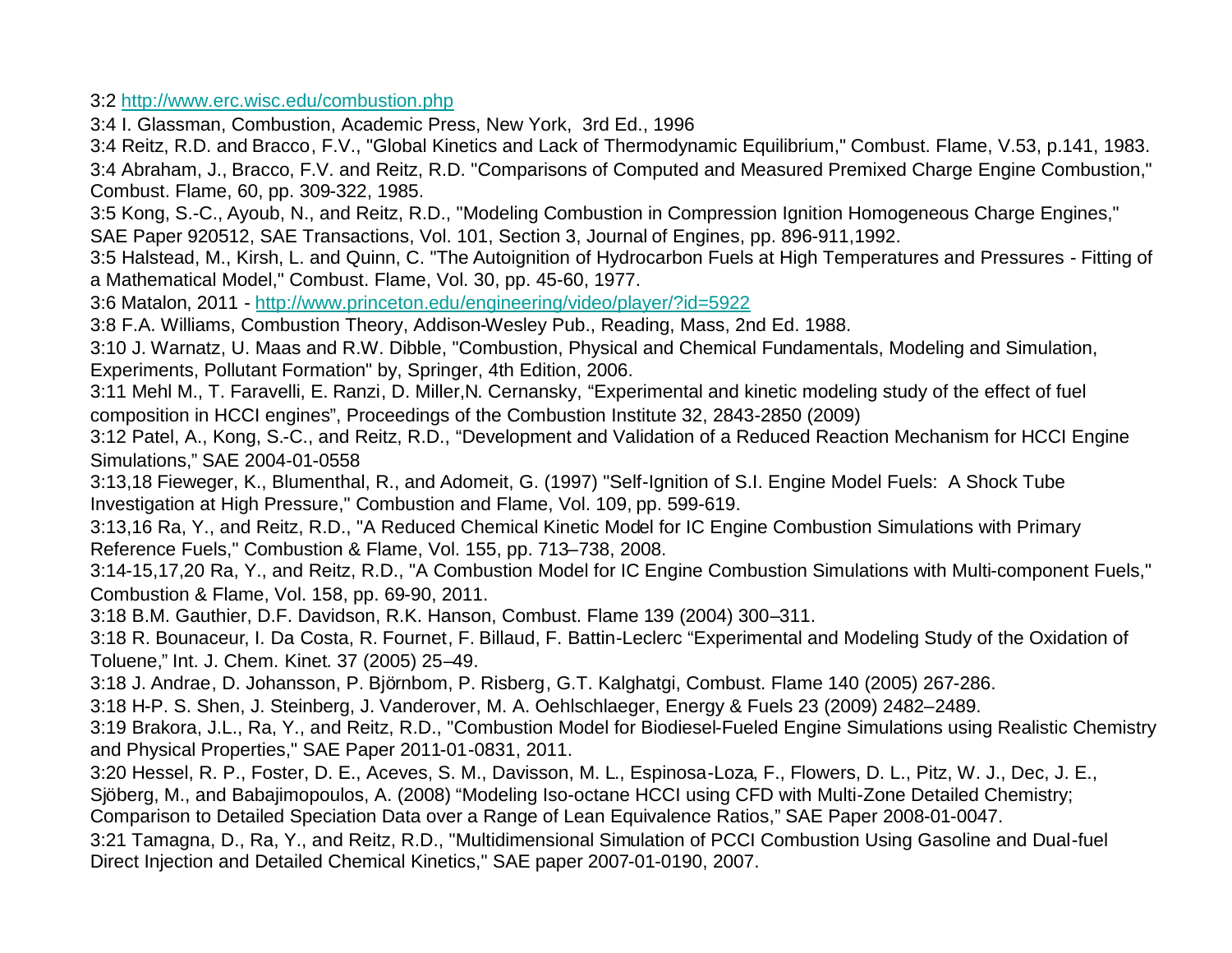3:22 Liang, L., Steven, J.G., Farrell, J.T., "A dynamic adaptive chemistry scheme for reactive flow computations," Proc. Combustion Inst. 32:527-534, 2009

3:22-23 Shi, Y., Ge, H.-W, and Reitz, R.D., "Computational Optimization of Internal Combustion Engines," ISBN 978-0- 85729-618-4, Springer, 2011 http://www.springer.com/engineering/mechanical+eng/book/978-0-85729-618-4

3:24 Liang, L. and Reitz, R.D., "Spark Ignition Engine Combustion Modeling Using a Level Set Method with Detailed Chemistry," SAE Paper 2006-01-0243, 2006.

3:25-34 Liang, L., Reitz, R.D., Iyer, C.O. and Yi, J., "Modeling Knock in Spark-Ignition Engines Using a G-equation Combustion Model Incorporating Detailed Chemical Kinetics," SAE paper 2007-01-0165, 2007.

3:26 J. Ghandhi, private communication, University of Wisconsin-Madison, 2012.

3:26-27 Peters, N. Turbulent Combustion, Cambridge University Press, 2000

3:27 Fan, Li, and Reitz, R.D., "Development of an Ignition and Combustion Model for Spark-Ignition Engines," SAE Paper 2000-01-2809, SAE Transactions, Journal of Engines, Vol. 109, Section 3, pp. 1977-1989, 2000.

4:4,6-10 Amsden, A.A. (1997) KIVA-3V: A block-structured KIVA program for engines with vertical or canted valves. Los Alamos National Laboratory Report No. LA-13313-MS.

4:5 Dukowicz, J.K., "A Particle-Fluid Numerical Model for Liquid Sprays," Journal of Computational Physics, Vol. 35, pp. 229-253, 1980.

4:7 A. A. Amsden, P. J. O'Rourke and T. D. Butler, "KIVA-II: A Computer Program for Chemically Reactive Flows with Sprays," Los Alamos Report LA-11560-MS, 1989. http://www.lanl.gov/orgs/t/t3/docs/KIVA2.pdf Slide 4:11

Rutland, C.J., Ayoub, N. , Han, Z. , Hampson, G., Kong, S.-C. Mather, D., Montgomery, D., Musculus, M., Patterson, M., Pierpont, D., Ricart, L., Stephenson, P., and Reitz, R.D.,"Diesel Engine Model Development and Experiments," SAE Paper 951200, 1995.

Han, Z., Uludogan, A., Hampson, G., and Reitz, R.D.,"Mechanisms of Soot and NOx Emission Reduction Using Multiple-Injection in a Diesel Engine," SAE Paper 960633, 1996.

Han, Z. and Reitz, R.D., "Turbulence Modeling of Internal Combustion Engines Using RNG k-e Models," Combust. Sci. and Tech., 106, 4-6, p. 267, 1995.

Patterson, M.A., and Reitz, R.D., "Modeling the Effects of Fuel Spray Characteristics on Diesel Engine Combustion and Emissions," SAE Paper 980131,1998.

Xin, J., Ricart, L., and Reitz, R.D., "Computer Modeling of Diesel Spray Atomization and Combustion," Combust. Sci. and Tech. Vol. 137, 1-6, p. 171, 1998.

Hwang, S.S., Liu, Z., and Reitz, R.D., "Breakup Mechanisms and Drag Coefficients of High Speed Vaporizing Liquid Drops," Atomization and Sprays, Vol. 6, pp. 353-376, 1996.

Su, T.F., Patterson, M.A., Reitz, R.D., and Farrell, P.V., "Experimental and Numerical Studies of High Pressure Multiple-Injection Sprays," SAE Paper 960861, 1996.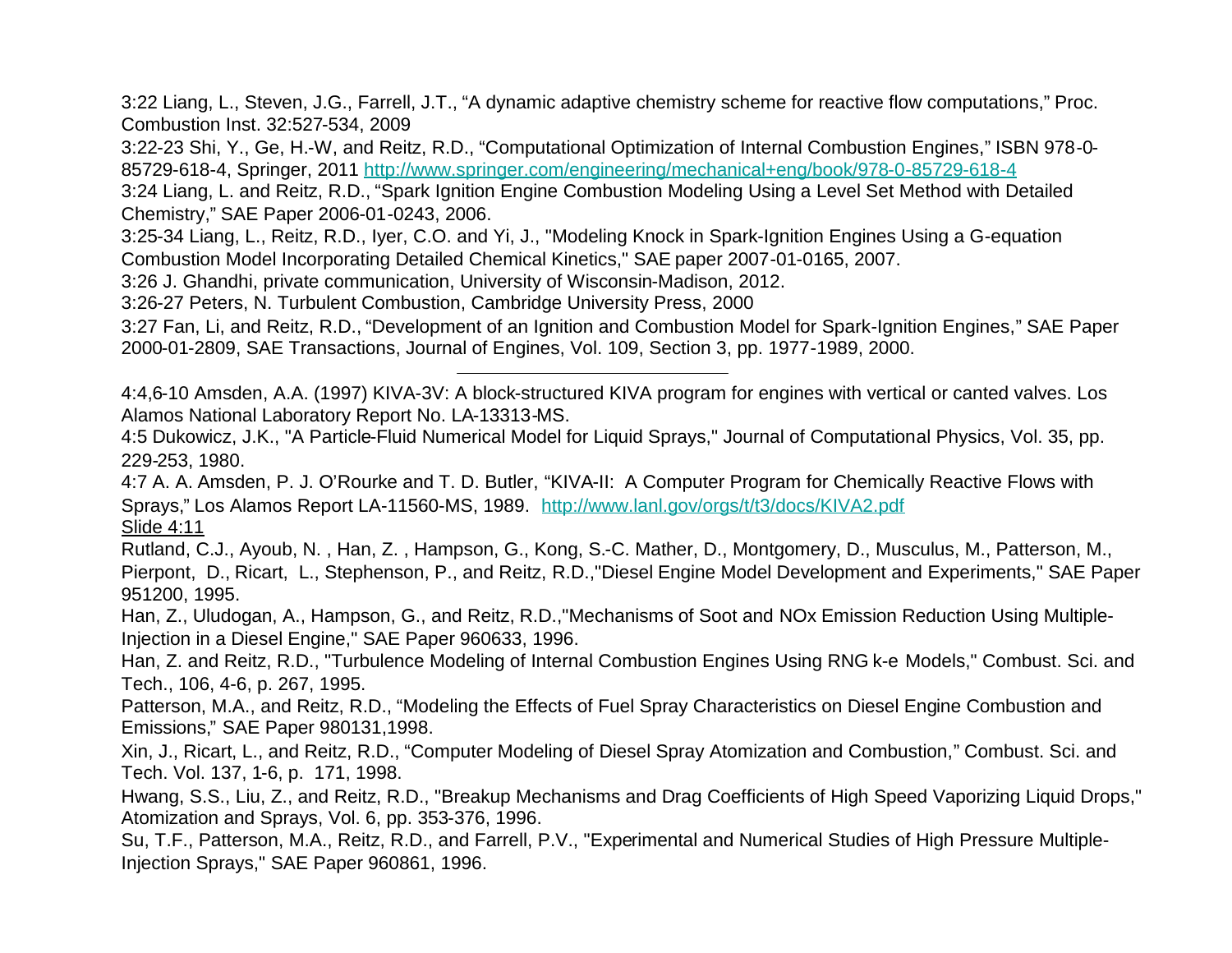Naber, J.D. and Reitz, R.D. "Modeling Engine Spray/Wall Impingement" SAE Paper 880107, 1988.

Stanton, D.W., Lippert, A.M., Reitz, R.D., and Rutland, C.J., "Influence of Spray-Wall Interaction and Fuel Films on Cold Starting in Direct Injection Diesel Engines," SAE Paper 982584, 1998.

Georjon, T.L., and Reitz, R.D., "A Drop Shattering Collision Model for Multidimensional Spray Computations," Atomization and Sprays, Vol. 9, pp. 231-254, 1999.

Lippert, A.M., Stanton, D.W., Rutland, C.J., and Reitz, R.D., Hallett, W.H.L.,"Investigating the Effect of Spray Targeting and Impingement on Diesel Engine Cold Start," SAE Paper 2000-01-0269, 2000.

Yi, Y., Zhu, G.-S., and Reitz, R.D., "Diesel Engine Spray and Combustion Modeling Using Continuous Thermodynamics for Diesel Fuels," SAE Paper 2001-01-0998, 2001.

Patel, A., Kong, S.-C., and Reitz, R.D., "Development and Validation of a Reduced Reaction Mechanism for HCCI Engine Simulations," SAE Paper 2004-01-0558, 2004.

Tan, Z., and Reitz, R.D., "Development of a Universal Turbulent Combustion Model for Premixed and Direct Injection Spark/Compression Ignition Engines," SAE Paper 2004-01-0102, 2004.

Kong, S.,-C., Patel, A., Yin, Q., Klingbeil, A., and Reitz, R.D., "Numerical Modeling of Diesel Engine Combustion and Emissions Under HCCI-Like Conditions with High EGR Levels," SAE paper 2003-01-1087, 2003.

Patterson, M. A., Kong, S.-C., Hampson, G. J. and Reitz, R.D., "Modeling the Effects of Fuel Injection Characteristics on Diesel Engine Soot and NOx Emissions," SAE Paper 940523, 1994.

Hampson, G.J., and Reitz, R.D., "Two-Color Imaging of In-Cylinder Soot Concentration and Temperature in a Heavy-Duty DI Diesel Engine with Comparison to Multidimensional Modeling for Single and Split Injections," SAE Paper 980549, 1998.

4:12 Reitz, R.D., "Modeling Atomization Processes in High-Pressure Vaporizing Sprays," Atomisation and Spray Technology, Vol. 3, pp. 309-337, 1988.

4:13-14 Lee, W.G., and Reitz, R.D., "A Numerical Investigation of Transient Flow and Cavitation within Minisac and VCO Diesel Injector Nozzles," ASME J. Gas Turbines and Power, Vol. 132, 2010.

4:15-16 Sarre, C. Von Kuensberg, Kong, S.-C., and Reitz, R.D., "Modeling the Effects of Injector Nozzle Geometry on Diesel Sprays," SAE Paper 1999-01-0912, 1999.

4:17 Taylor, J.J., and Hoyt, J.W., "Water Jet Photography - Techniques and Methods," Exp. Fluids, Vol. 1, pp. 113-120, 1983.

4:17-19 Reitz, R.D. and Bracco, F.V., "Mechanism of Atomization of Liquid Jets," The Physics of Fluids, Vol. 25, p. 1730, 1982 – and Erratum: Vol. 26, (5), pp. 1376 May 1983.

4:20-22 Reitz, R.D., "Modeling Atomization Processes in High-Pressure Vaporizing Sprays," Atomisation and Spray Technology, Vol. 3, pp. 309-337, 1988.

4:23 Gao, J., Liu, Z., Moon, S., Xie, X., Dufresne, E., Fezzaa, K., Lai, M-C., Wang, J., and Reitz, R.D., "Morphology of Diesel Sprays from Single-Orifce Micronozzles," ILASS-Americas 22nd Annual Conference on Liquid Atomization and Spray Systems, Cincinnati, OH, May 17-19, 2010.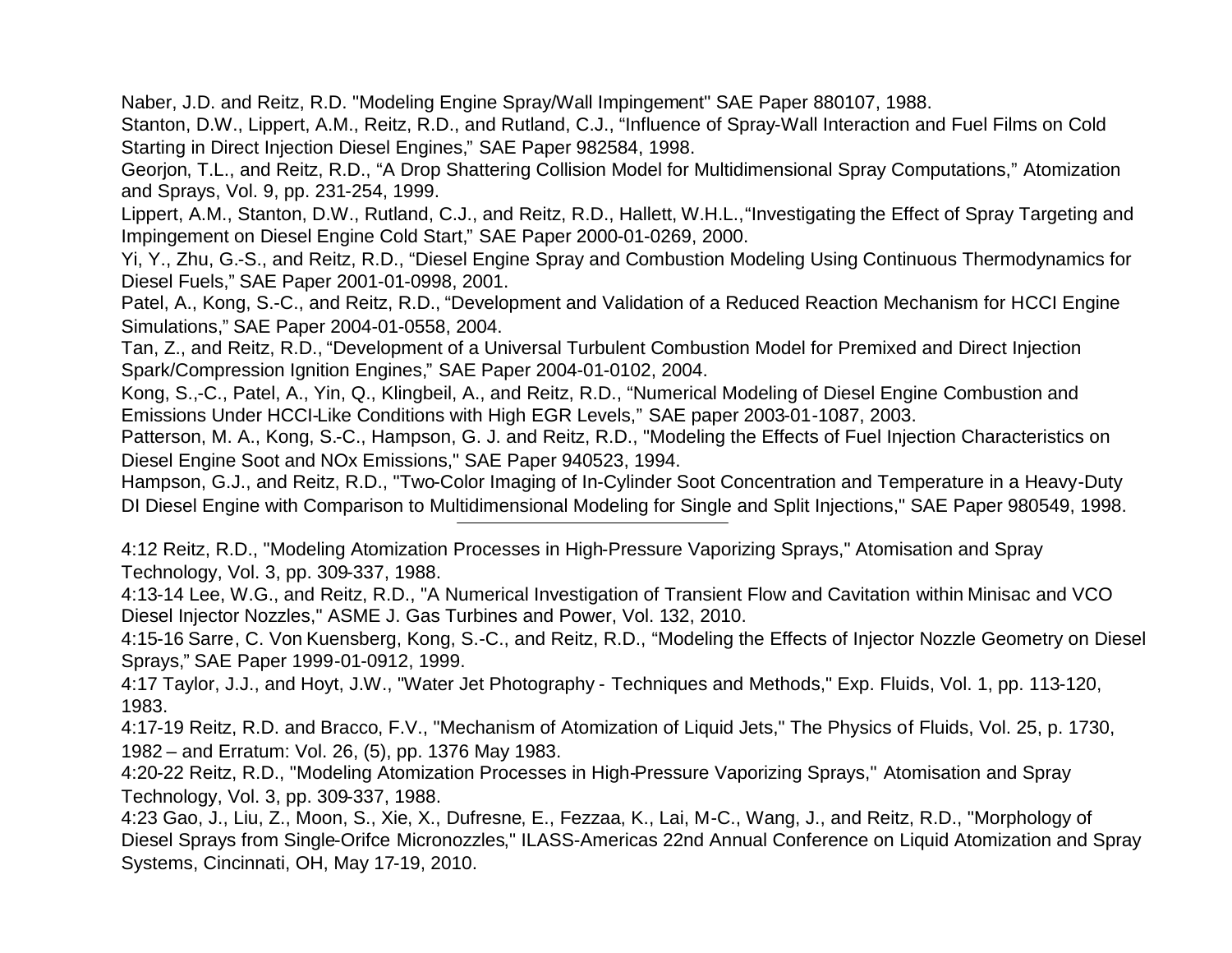Slide 4:24

Liu, Z. and Reitz, R.D., "An Analysis of the Distortion and Breakup Mechanisms of High Speed Liquid Drops," Int. J. Multiphase Flow, Vol. 23, No. 4, pp. 631-650, 1997

Engel, O.G., "Fragmentation of Water Drops in the Zone behind an Air Shock," Journal of Research of the National Bureau of Standards, Vo. 60, pp. 245-280, 1958.

Hinze, J.O., "Fundamentals of the Hydrodynamic Mechanism of Splitting in Dispersion Processes," American Institute of Chemical Engineering Journal, Vol. 1, pp. 289-295, 1955.

Ranger, A. A. and Nicholls, J. A., "The Aerodynamic shattering of Liquid Drops," AIAA J., Vol. 7, p. 285-290, 1969.

Reinecke, W. G. and Waldman, G. D., "A study of Drop Breakup Behind Strong Shocks with Applications to Flight," AVCO Report AVSD-0110-70-77, May, 1970.

Delplanque, J.P., and Sirignano, W.A., "Boundary Layer Stripping Effects on Droplet Transcritical Convective Vaporization,'' Atomization and Sprays, vol. 4, pp. 325-349, 1994.

4:25 Liu, A.B. and Reitz, R.D. "Mechanism of Air-Assisted Liquid Atomization," Atomization and Sprays, Vol. 3, pp. 55-75, 1993.

4:26 Hwang, S.S., Liu, Z., and Reitz, R.D., "Breakup Mechanisms and Drag Coefficients of High Speed Vaporizing Liquid Drops," Atomization and Sprays, Vol. 6, pp. 353-376, 1996.

4:27 Lee, C.-S., and Reitz, R.D., "Effect of Liquid Properties on the Breakup Mechanisms of High Speed Liquid Drops," Atomization and Sprays, Vol. 11, No. 1, pp. 1-19, 2001.

4:28 O'Rourke, P.J., "Collective Drop Effects on Vaporizing Liquid Sprays," Ph.D. Thesis, Princeton University, 1981. 4:29 Munnannur, A., and Reitz, R.D., "A predictive model for fragmenting and non-fragmenting binary droplet collisions for use in multi-dimensional CFD codes," Int. J. Multiphase Flow, Vol. 33, pp. 873-896, 2007.

4:30-32 Ashgriz, N. and Poo, J.Y., "Coalescence and Separation in Binary Collisions of Liquid Drops," J. Fluid Mechanics, Vol. 221, pp. 183-204, 1990.

4:32 Tennison, P.J., Georjon, T.L., Farrell, P.V., and Reitz, R.D., "An Experimental and Numerical Study of Sprays from a Common Rail Injection System for Use in an HSDI Diesel Engine," SAE Paper 980810, *SAE Transactions, Vol. 107, Section 3, Journal of Engines,* pp. 1228-1242, 1998.

4:33 Linne MA, Paciaroni M, Berrocal E, Sedarsky D (2009) Ballistic imaging of liquid breakup processes in dense sprays. Proc. Combust Inst. 32:2147

4:33 Liu Z, Im KS, Wang Y, Fezzaa K, Xie XB, Lai MC, Wang J (2010) Near-nozzle structure of diesel sprays affected by internalgeometry of injector nozzle: visualized by single-shot X-ray imaging. In: SAE paper 2010-01-0877

4:33 E. Villiers and A. D. Gosman, Large Eddy Simulation of Primary Diesel Spray Atomization, SAE Paper 2004-01-0100. 4:33 Reitz, Pickett, and Trujillo, "Advanced DNS Modeling of Liquid Atomization" Encyclopedia of Automotive Engineering, (In Press), 2012.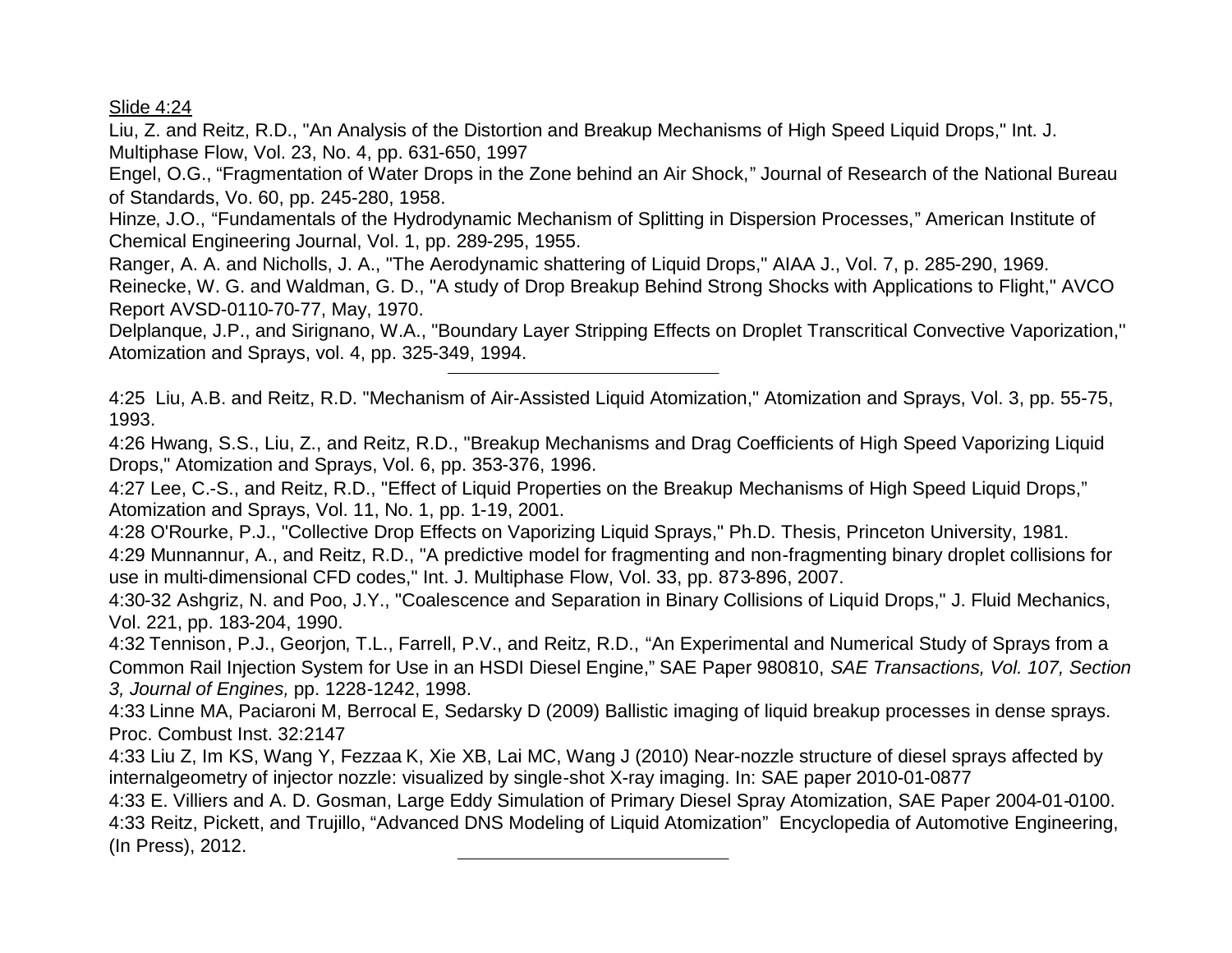5:3 Beale, J.C., and Reitz, R.D., "Modeling Spray Atomization with the Kelvin-Helmholtz/Rayleigh-Taylor Hybrid Model," Atomization and Sprays, Vol. 9, pp. 623-650, 1999.

5:4 Liu, A.B., Mather D. and Reitz, R.D. "Modeling the Effects of Drop Drag and Breakup on Fuel Sprays," SAE Paper 930072, 1993.

5:5 Gosman, A.D., and Ioannides, E., "Aspects of Computer Simulation of Liquid-Fueled Combustors," AIAA Paper No. 81- 0323, 1981.

5:6 Wachters, L.H.J. and Westerling, N.A.J. "The Heat Transfer from a Hot Wall to Impinging Water Drops in the Spheroidal State," *Chem. Eng. Sci.*, Vol. 21, pp. 1047-1056, 1966.

5:7 Naber, J.D. and Reitz, R.D. "Modeling Engine Spray/Wall Impingement" SAE Paper 880107, 1988.

5:8 Senecal, P.K., Uludogan, A., and Reitz, R.D., "Development of Novel Direct-Injection Diesel Engine Combustion Chamber Designs using Computational Fluid Dynamics", SAE Paper 971594, 1997.

5:9 C.K. Law, Unsteady droplet combustion with droplet heating, Combust. Flame 26 (1976) 17–22.

5:9 C.K. Law, W.A. Sirignano, Unsteady droplet combustion with droplet heating—II. Conduction-limit, Combust. Flame 28 (1977) 175–186.

5:9 W.A..Sirignano, Fluid Dynamics and Transport of Droplets and Sprays, Cambridge University Press, New York, 1999. 5:9 Aggarwal, S.K., Zhu, G.-S., and Reitz, R.D., "Quasi-steady High-Pressure Droplet Model for Diesel Sprays," SAE paper 2000-01-0588, SAE Transactions, Journal of Engines, Vol. 109, Section 3, pp. 734-743, 2000.

5:10-11 Lefebvre, A.H., *Atomization and Sprays*, Hemisphere Publishing Corp., New York, 1989.

5:10-11 A. A. Amsden, P. J. O'Rourke and T. D. Butler, "KIVA-II: A Computer Program for Chemically Reactive Flows with Sprays," Los Alamos Report LA-11560-MS, 1989. http://www.lanl.gov/orgs/t/t3/docs/KIVA2.pdf

5:12-14 Ra, Y., and Reitz, R.D., "The Application of a Multi-component Droplet Vaporization Model to DI Gasoline Engines," International Journal of Engine Research, Vol. 4 (3), pp. 193-218, 2003.

5-14 Lippert, A.M., and Reitz, R.D., "Modeling of Multicomponent Fuels Using Continuous Distributions With Application to Droplet Evaporation and Sprays," SAE Paper 972882, 1997.

5:15-18 Ra, Y., and Reitz, R.D., "A vaporization model for discrete multi-component fuel sprays," Int. J. Multiphase Flow, Vol. 35, pp. 101-117, 2009.

5:19-22 Jiao, Q., Ra, Y., and Reitz, R.D., "Modeling the Influence of Molecular Interactions on the Vaporization of Multicomponent Fuel Sprays," SAE Paper 2011-01-0387, 2011.

5:19 Fredenslund, A., Jones, R. L., Prausnitz, J.M., "Group-contribution Estimation of Activity Coefficients in Nonideal Liquid Mixtures," *AIChE Journal,* 21(6): 1086-1099, 1975.

5:20 Pfahl, U., Fieweger, K., Adomeit, G., "Self-Ignition of Diesel-Relevant Hydrocarbon-Air Mixture Under Engine Conditions," *Proc. Combust. Inst*., 26: 781-789, 1996.

5:22 Andersen V.F., Andersen J.E., Wallington T.J., Mueller S.A., Nielsen O.J., "Distillation Curves for Alcohol-Gasoline Blends," *Energy&Fuels,* 24: 2683-2691, 2010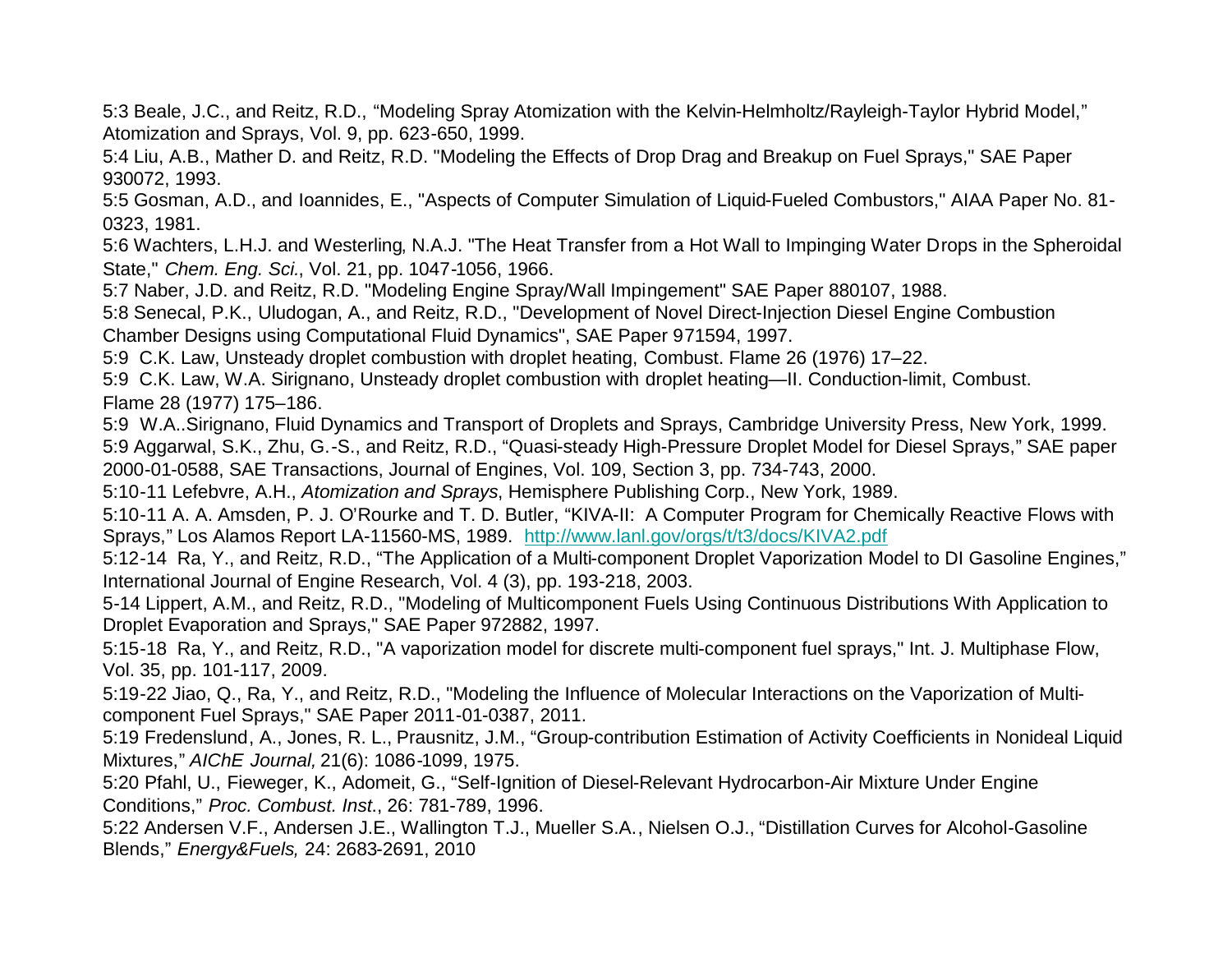5:24-25 Anand, K., Ra, Y., Reitz, R.D. and Bunting, B., "Surrogate Model Development for the FACE Fuels," Energy and Fuels, Vol. 25 (4), pp. 1474-1484, 2011.

5:27 Abani, N., Kokjohn, L. S., S. W. Park, Bergin, M., Munnannur, A., Ning, W., Sun. Y., and Reitz, R.D., "An improved Spray Model for Reducing Numerical Parameters Dependencies in Diesel Engine CFD Simulations," SAE paper 2008-01-0970, 2008.

5:28 Mitroglou, N., Nouri, J. M., Gavaises, M., and Arcoumanis, C., "Spray Characteristics of a Multi-Hole Injector for Direct-Injection Gasoline Engines", *International Journal of Engine Research*, 7: 255-270, 2006.

5:28,30 Wang, Y., Ge, H.-W., and Reitz, R.D., "Validation of Mesh- and Timestep-Independent Spray Models for Multidimensional Engine CFD Simulations," SAE paper 2010-01-0626, SAE Int. J. Fuels Lubr. Vol. 3, No. 1, pp. 277- 302, 2010.

5:29 Naber, J. D. and Siebers, D. L., "Effects of Gas Density and Vaporization on Penetration and Dispersion of Diesel Sprays, SAE Technical Paper 960034, 1996.

5:29 Siebers, D.L., "Liquid-Phase Fuel Penetration in Diesel Sprays," SAE 980809, 1998.

5:29,34 Pickett, L., Sandia National Laboratory, "Engine Combustion Network", https://share.sandia.gov/ecn/ , 2007. 5:31 Juneja, H., Ra, Y., and Reitz, R.D., "Optimization of Injection Rate Shape using Active Control of Fuel Injection," SAE paper 2004-01-0530, SAE Special Publication – Diesel Fuel Injection and Sprays, SP-1824, p193-210, 2004. 5:32 Singh, S., Reitz, R. D., Musculus, M. P. B., Lachaux, T., "Validation of Engine Combustion Models against Detailed In-Cylinder Diagnostics Data for a Heavy-Duty DI Diesel Engine", *International Journal of Engine Research*, 8: 97-126, 2007.

6:3 Diesel Engine Reference Book, Fig. 5.1, 2nd Edition, Challen, B. and Baranescu, R., Eds., 1998. 6:4 Han, Z. and Reitz, R.D., "Turbulence Modeling of Internal Combustion Engines Using RNG k-e Models," Combust. Sci. and Tech. 106, 4-6, p. 267, 1995.

6:5,9 Wiedenhoefer, J.F., and Reitz, R.D., "Multidimensional Modeling of the Effects of Radiation and Soot Deposition in Heavy-duty Diesel Engines," SAE paper 2003-01-0560, SAE Transactions, Volume 112, Section 3, Journal of Engines, pp. 784-804, 2003.

6:6 Wiedenhoefer, J.F., and Reitz, R.D., "A Multidimensional Radiation Model for Diesel Engine Simulations with Comparison to Experiment," Numerical Heat Transfer: International Journal of Computation and Methodology Part A: Applications, 44 (7): 665-682, 2003a.

6:7-8 Wiedenhoefer, J., F., and Reitz, R.D., "Modeling the Effect of EGR and Multiple Injection Schemes on I.C. Engine Component Temperatures," Journal of Numerical Heat Transfer, Part A, Vol. 37, pp. 673-694, 2000.

6:12,15-17 Yoshikawa, T., and Reitz, R.D., "Development of an Improved NOx Reaction mechanism for Low Temperature Diesel Combustion Modeling," SAE 2008-01-2413, SAE Int. J. Engines, Vol. 1(1), pp. 1105-1117, 2009. 6:12 Zeldovich, Y. B., "The oxidation of nitrogen in combustion and explosions," Acta Physicochim, USSR 21:577, 1946.

6:12 Fenimore, C. P., "Studies of fuel-nitrogen in rich flame gases," Proceeding of Combustion Institute, 17:661, 1979.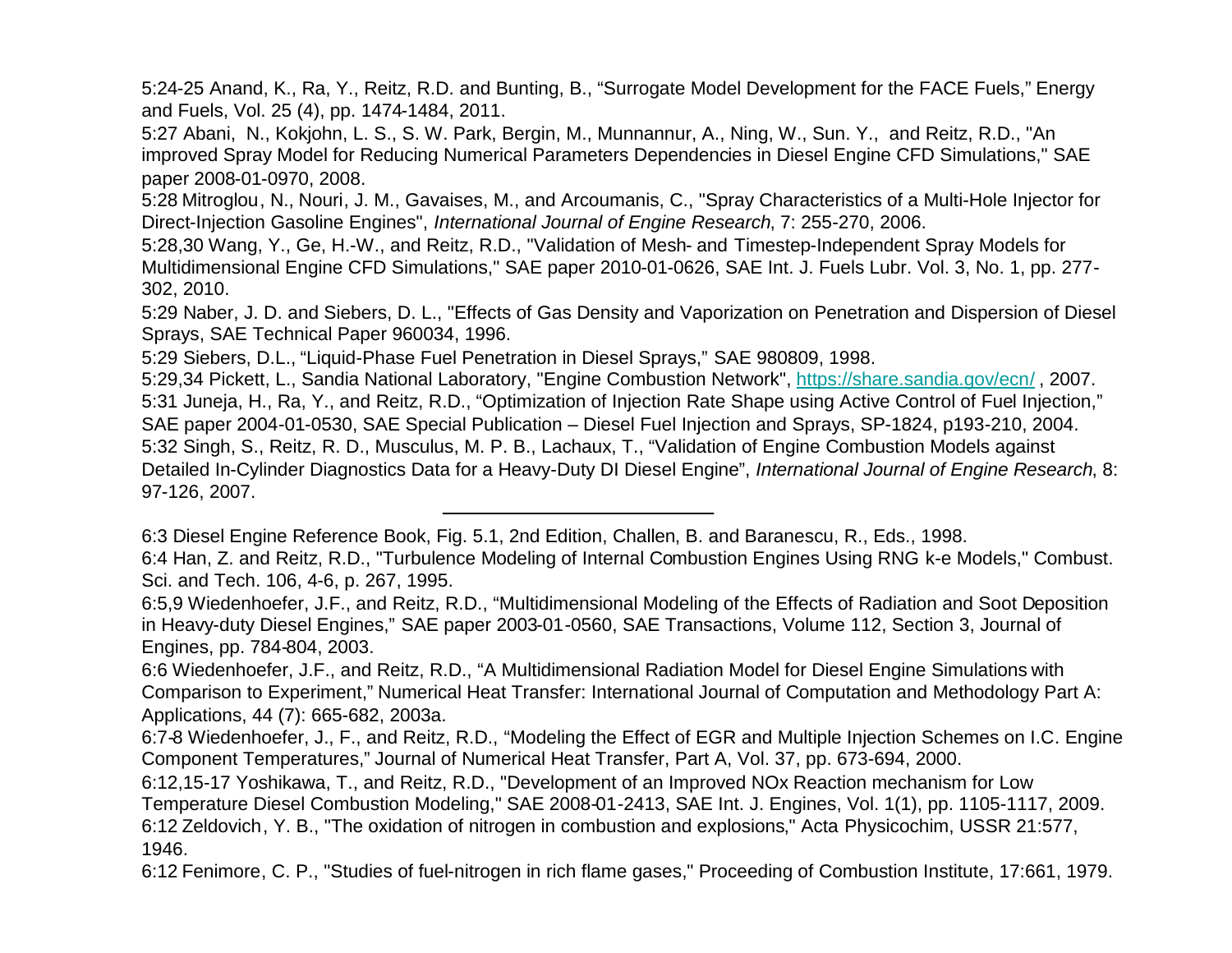6:12 Eberius, H., Just, T., Kelm, S., Warnatz, J., and Nowak, U., "Konversion von brennstoffgebundenem Stickstoff am Beispiel von dotierten Propan-Luft-Flammen," VDI-Berichte, 645:626, 1987.

6:12 Guo, H., and Smallwood, G. J., "The interaction between soot and NO formation in a laminar axisymmetric coflow ethylene/air diffusion flame," Combustion and Flame, 149, pp. 225-233, 2007.

6:13-14 Kong, S.-C., Sun, Y., and Reitz, R.D., "Modeling Diesel Spray Flame Lift-Off, Sooting Tendency and NOx Emissions Using Detailed Chemistry with Phenomenological Soot Model," ASME J.Gas Turbines Power, Vol. 129, pp. 245-251, 2007. 6:13-14, 20 Smith, G.P., et al., http://www.me.berkeley.edu/gri\_mech/. "GRI-Mech 3.0," 2005.

6:18-20 Yoshikawa, T., and Reitz, R.D., "Effect of Radiation on Diesel Engine Combustion and Heat Transfer," JSME Journal of Thermal Science and Technology, February, 2009.

6:18 Musculus, M. P. B., "Measurements of the Influence of Soot Radiation on In-Cylinder Temperatures and Exhaust NOx in a Heavy-Duty DI Diesel Engine," SAE Paper 2005-01-0925, 2005.

Slide 6:21

Patterson, M. A., Kong, S.-C., Hampson, G. J. and Reitz, R.D., "Modeling the Effects of Fuel Injection Characteristics on Diesel Engine Soot and NOx Emissions," SAE Paper 940523, *SAE Transactions*, *Vol. 103, Section 3, Journal of Engines*, pp. 836-852, 1994.

Kong, S.-C., Sun, Y., and Reitz, R.D., "Modeling Diesel Spray Flame Lift-Off, Sooting Tendency and NOx Emissions Using Detailed Chemistry with Phenomenological Soot Model," ASME J. Gas Turbines and Power, Vol. 129, pp. 245-251, 2007. Vishwanathan, G., and Reitz, R.D., "Numerical Predictions of Diesel Flame Lift-off Length and Soot Distributions under Low Temperature Combustion Conditions," SAE 2008-01-1331, SP-2185, Compression Ignition Combustion Processes, 2008. Vishwanathan, G., and Reitz, R.D., "Modeling Soot Formation Using Reduced PAH Chemistry in n-Heptane Lifted Flames with Application to Low-Temperature Combustion," ASME J. Gas Turbines and Power, Vol. 131 / 032801/1-7, 2009. Kazakov, A., and Foster, D.E., "Modeling of Soot Formation during DI Diesel Combustion Using a Multi-Step Phenomenological Model," SAE paper 982463, 1998.

Tao, F., Reitz, R.D., Foster, D.E., and Liu, Y., "A Nine-Step Phenomenological Diesel Soot Model Validated Over a Wide Range of Engine Conditions," International Journal of Thermal Sciences, Vol. 48, pp. 1223–1234, 2009.

Tao, F., Foster, D.E., and Reitz, R.D., "Soot Structure in a Conventional Non-Premixed Diesel Flame," SAE Paper 2006-01- 0196, SAE Transactions, Vol. 115, Section 4, Journal of Fuels & Lubricants, 2006.

Tao, F., Foster, D.E., and Reitz, R.D., "Characterization of Soot Particle Distribution in Conventional, Non-Premixed DI Diesel Flame Using a Multi-Step Phenomenological Soot Model," Proceedings of 31<sup>st</sup> International Symposium on Combustion, The Combustion Institute, Pa, 2006

Kennedy, I. M. (1997) Models of soot formation and oxidation. Prog. Energy Combust. Sci., 23, 95.

Tree DR, Svenson KI. 2007. Soot processes in compression ignition engines. Progress in Energy and Combustion Science 33:272-309

Vishwanathan, G., and Reitz, R.D.,"Development of a Practical Soot Modeling Approach and its Application to Low Temperature Diesel Combustion," Combustion Science and Technology, Vol. 182, Issue 8, pp.1050-1082, 2010.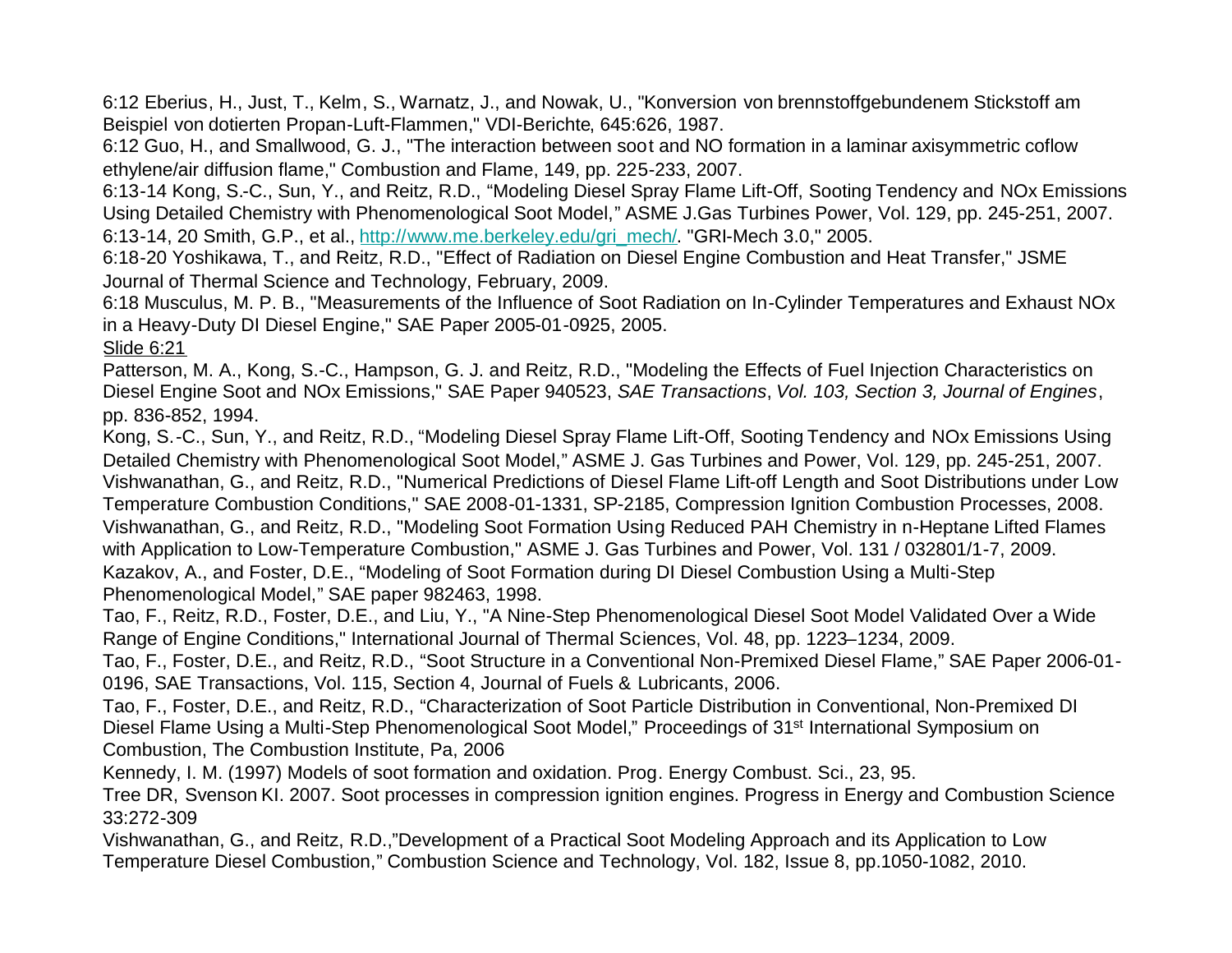6:22 Hiroyasu, H., and Kadota, T., "Models for Combustion and Formation of Nitric Oxide and Soot in DI Diesel Engines," SAE paper 760129, *SAE Transactions*, 85, 1976.

6:22 Nagle, J., and Strickland-Constable, R.F., "Oxidation of Carbon between 1000-2000°C," Proceedings of the fifth carbon conference, 1, Pergammon Press, 154, 1962.

6:23-24 Pickett, L. M., and Siebers, D.L., "Soot in Diesel Fuel Jets: Effects of Ambient Temperature, Ambient Density, and Injection Pressure," Combustion and Flame, 138, 114-135, 2004.

6:23-24 Vishwanathan, G., and Reitz, R.D., "Numerical Predictions of Diesel Flame Lift-off Length and Soot Distributions under Low Temperature Combustion Conditions," SAE 2008-01-1331, SP-2185, Compression Ignition Combustion Processes, 2008.

6:26 Xi, J. and Zhong, B., 2006, "Reduced Kinetic Mechanism of n-Heptane Oxidation in Modeling Polycyclic Aromatic Hydrocarbon Formation in Diesel Combustion," Chemical Engineering and Technology, 29, pp.1461-1468.

6:26 Wang, H. and Frenklach, M. (1997) A detailed kinetic modeling study of aromatics formation in laminar premixed acetylene and ethylene flames. Combust.Flame, 110, 173.

6:27 Pickett, L.M., and Idicheria, C.A., "Effects of Ambient Temperature and Density on Soot Formation under High EGR Conditions," THIESEL 2006 Conference on Thermo- and Fluid Dynamic Processes in Diesel Engines, 2006.

6:26-27 Vishwanathan, G., and Reitz, R.D., "Modeling Soot Formation Using Reduced PAH Chemistry in n-Heptane Lifted Flames with Application to Low-Temperature Combustion," ASME J. Gas Turbines and Power, Vol. 131 / 032801/1-7, 2009. 6:28 Leung, K. M., Lindstedt, R. P. and Jones, W. P. (1991) A simplified reaction mechanism for soot formation in nonpremixed flames. Combust.Flame, 87, 289.

6:29 Fenimore, C. P. and Jones, G. W. (1967) Oxidation of soot by hydroxyl radicals. J.Phys.Chem., 71, 593. 6:28-34 Vishwanathan, G., and Reitz, R.D., "Development of a Practical Soot Modeling Approach and its Application to Low Temperature Diesel Combustion," Combustion Science and Technology, Vol. 182, Issue 8, pp.1050-1082, 2010. 6:34 Singh, S., Reitz, R. D., Musculus, M. P. B. and Lachaux, T. (2007) Validation of engine combustion models against detailed in-cylinder optical diagnostics data for a heavy-duty compression-ignition engine. Int. J. Eng. Res., 8, 97.

7:6,8 Dec, J. E., "A Conceptual Model of D.I. Diesel Combustion Based on Lased Sheet Imaging," SAE Technical Paper No. 970873, SAE Transactions, 106(3), 1319-1348, 1997.

7:7 Park, S.W., and Reitz, R.D., "Numerical Study on the Low Emission Window of Homogeneous Charge Compression Ignition Diesel Combustion," Combustion Science and Technology, Vol. 179:11, pp. 2279-2307, 2007.

7:8 Musculus, M. P. B., "Multiple Simultaneous Optical Diagnostic Imaging of Early-Injection Low-Temperature Combustion in a Heavy-Duty Diesel Engine," SAE Paper 2006-01-0079, 2006,

7:10-20 Singh, S., Musculus, M.P.B., and Reitz, R.D., "Mixing and Flame Structures Inferred from OH-PLIF for Conventional and Low-Temperature Diesel Combustion", Combustion and Flame, vol. 156, no. 10, pp. 1898–1908, 2009.

7:12-20 Kokjohn, S.L., and Reitz, R.D., "Investigation of the Roles of Flame Propagation, Turbulent Mixing, and Volumetric Heat Release in Conventional and Low Temperature Diesel Combustion," ASME J. Eng. Gas Turbines Power, Vol. 133, pp. 102805-1-10, 2011.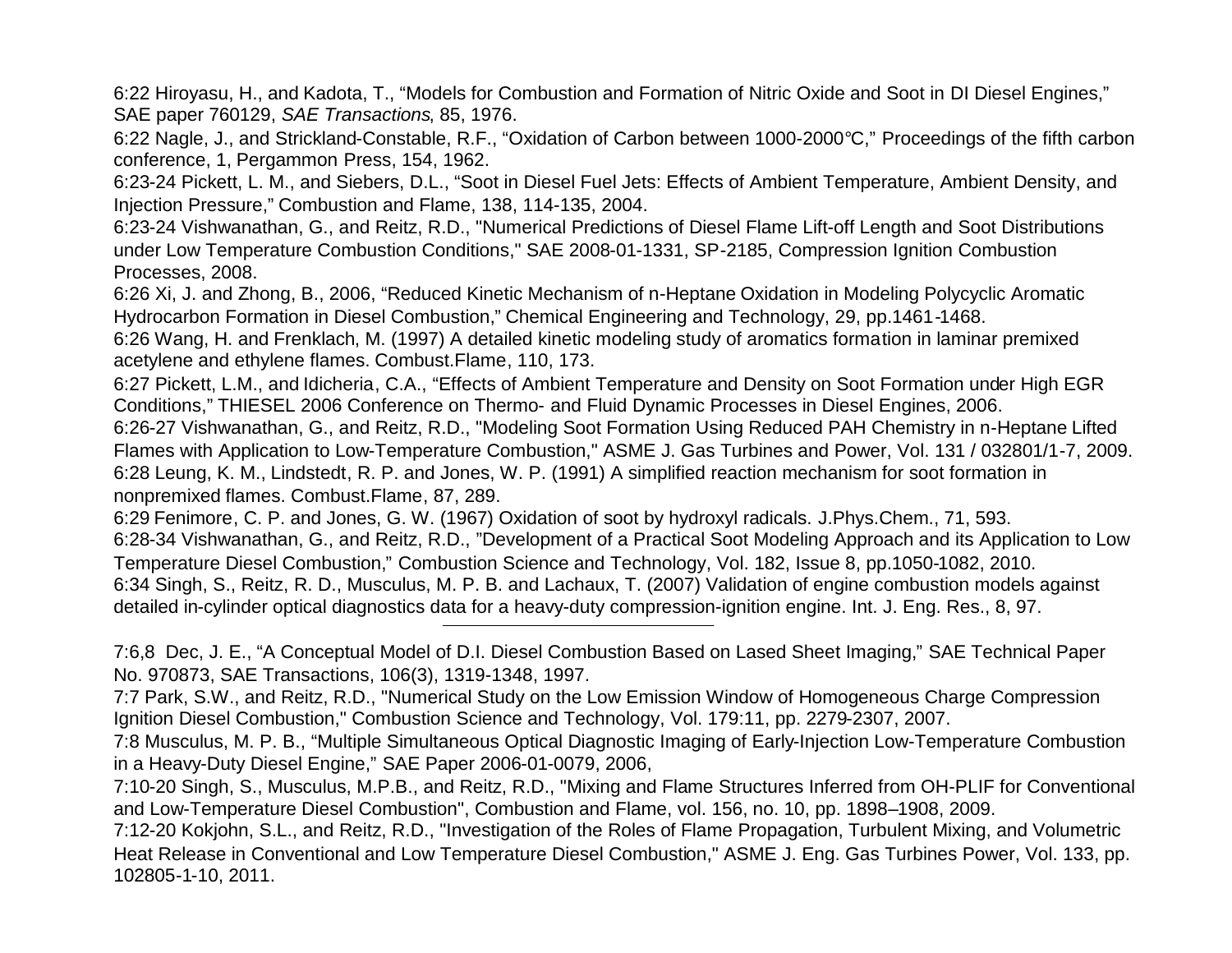7:21-30 Liang, L., Reitz, R.D., Iyer, C.O. and Yi, J., "Modeling Knock in Spark-Ignition Engines Using a G-equation Combustion Model Incorporating Detailed Chemical Kinetics," SAE paper 2007-01-0165, 2007. 7:21 Subramaniam, M.N., Ruman, M., and Reitz, R.D., "Reduction of Emissions and Fuel Consumption in a 2-Stroke Direct-Injection Engine with Multidimensional Modeling and an Evolutionary Search Technique," SAE paper 2003-01-0544, SAE Transactions, Volume 112, Section 4, Journal of Fuels and Lubricants, pp. 718-736, 2003. 7:31-32 Zhi Wang, Private communication, Engine Research Center, Madison, WI, May 2012

8:3 Shi, Y., Ge, H.-W, and Reitz, R.D., "Computational Optimization of Internal Combustion Engines," ISBN 978-0-85729- 618-4, Springer book, 2011

http://www.springer.com/engineering/mechanical+eng/book/978-0-85729-618-4

8:5 Senecal P. K., "Development of a Methodology for Internal Combustion Engine Design Using Multi-Dimensional Modeling with Validation Through Experiments," Ph.D. Dissertation, University of Wisconsin-Madison, 2000. 8:6 Coello Coello C.A. and Pulido G.T. (2001) A Micro-Genetic Algorithm for Multiobjective Optimization. First International

Conference on Evolutionary Multi Criterion Optimization, Lecture Notes in Computer Science: no 1993: pp 126-140. 8:6 Liu, Y., Lu, F., and Reitz, R.D., "The Use of Non-Parametric Regression to Investigate the Sensitivities of HSDI Diesel Emissions and Fuel Consumption to Engine Parameters," *Int. J. Engine Res. Vol. 7*, pp. 167–180, 2006.

8:7-10 Genzale, C., Wickman, D., and Reitz, R.D., "A Computational Investigation into the Effects of Spray Targeting, Swirl Ratio and Bowl Geometry for Low-Temperature Combustion in a Heavy-Duty Diesel Engine," SAE paper 2007-01-0119, 2007, Transactions Journal of Engines, Volume 116, Section 3, pp. 88-102, 2008.

8:11 Klingbeil, A.E., Juneja, H., Ra, Y. and Reitz, R.D., "Premixed Diesel Combustion Analysis in a Heavy-Duty Diesel Engine," SAE paper 2003-01-0341, SAE Transactions, Volume 112, Section 3, Journal of Engines, pp. 445-459, 2003. 8:12-14 Kokjohn, S, Hanson, R., Splitter, D, and Reitz, R.D., "Experiments and Modeling of Dual Fuel HCCI and PCCI Combustion Using In-Cylinder Fuel Blending," SAE paper 2009-01-2647, 2009.

8:13 Kokjohn, S. L., and Reitz, R.D., " A Modeling Study of Charge Preparation in an HCCI Engine Using a Variable Pressure Pulse (VPP) Injection System and Optimized PRF Blends," ICLASS-2009, 11th Triennial International Annual Conference on Liquid Atomization and Spray Systems, Vail, Colorado USA, July 27-31, 2009.

<sup>8:4</sup> Senecal, P.K., and Reitz, R.D., "Simultaneous Reduction of Emissions and Fuel Consumption using Genetic Algorithms and Multi-dimensional Spray and Combustion Modeling," SAE Paper 2000-01-1890, SAE Transactions, Vol. 109, Journal of Fuels & Lubricants, Section 4, pp. 1378-1390, 2000.

<sup>8:5</sup> Carroll, D. L., "Genetic Algorithms and Optimizing Chemical Oxygen-Iodine Lasers," *Developments in Theoretical and Applied Mechanics*, **18**, 1996.

<sup>8:5</sup> Goldberg, D. E., *Genetic Algorithms in Search, Optimization and Machine Learning*, Addison-Wesley, Reading, MA, 1989.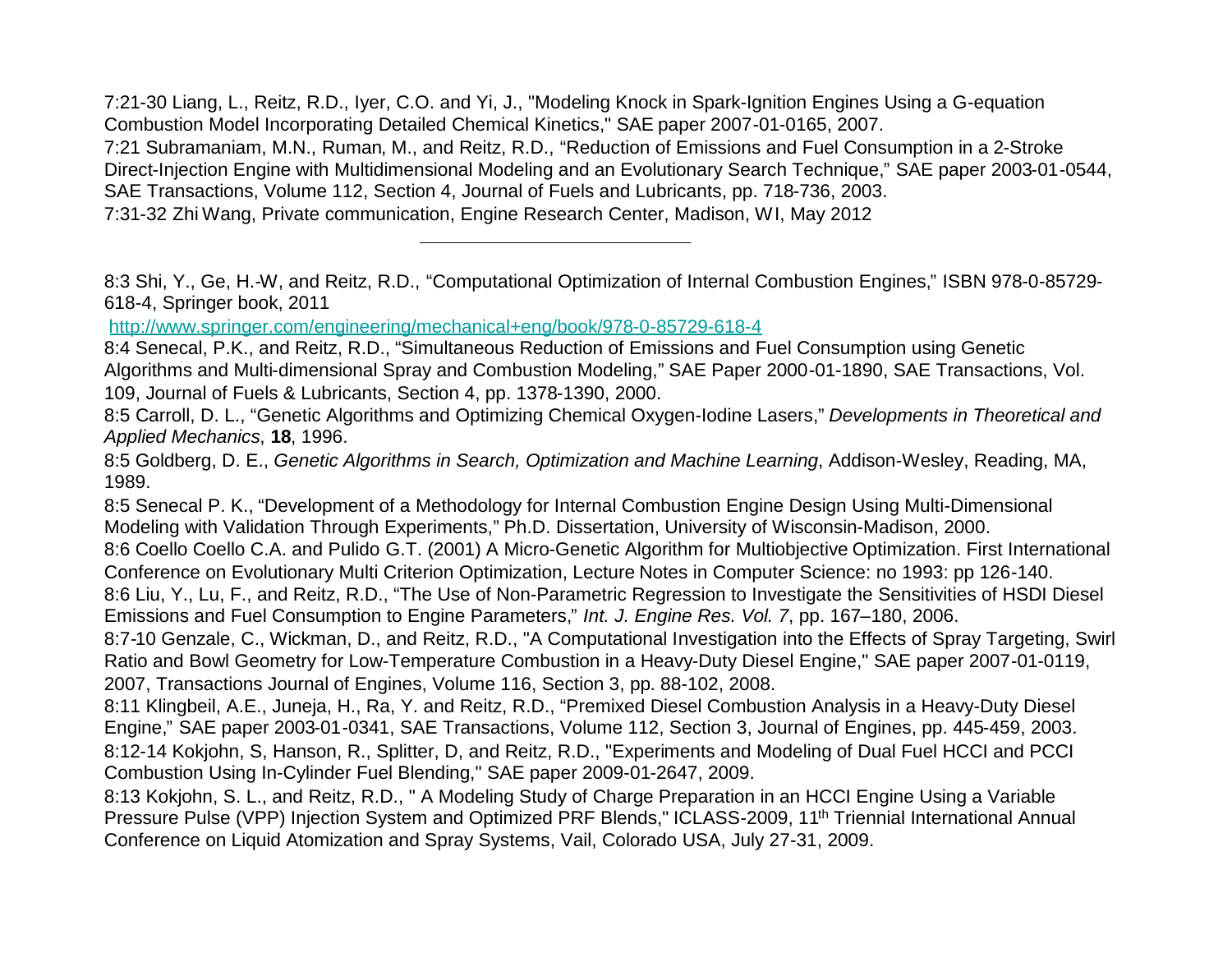8:15 Staples, L., Reitz, R.D., and Hergart, C., "An Experimental Investigation into Diesel Engine Size-Scaling Parameters," SAE Paper 2009-01-1124, International Journal of Engines, V118-3, Vol. 2(1), pp. 1068-1084, 2009.

8:16,27 Hanson, R., Reitz, R.D., Splitter, D., and Kokjohn, S., "An Experimental Investigation of Fuel Reactivity Controlled PCCI Combustion in a Heavy-Duty Engine," SAE paper 2010-01-0864, 2010.

8:17 Splitter, D.A., Hanson, R., and Reitz, R.D., "High Efficiency, Low Emissions Reactivity Controlled Combustion through use of a Fuel Additive," SAE paper 2010-01-2167, 2010.

8:17 Hanson, R.M., Kokjohn, S.L., Splitter, D.A., and Reitz, R.D., "Fuel Effects on Reactivity Controlled Compression Ignition (RCCI) Combustion at Low Load," SAE Paper 2011-01-0361, 2011.

8:18,27 Kokjohn, S.L., Hanson, R.M., Splitter, D.A., and Reitz, R.D., "Fuel Reactivity Controlled Compression Ignition (RCCI): A Pathway to Controlled High-Efficiency Clean Combustion," International Journal of Engine Research, Special Issue on Fuel Efficiency, Vol. 12, pp. 209-226, 2011.

8:19-20 Splitter, D.A., Hanson, R., Kokjohn, S., Rein, K., Sanders, S., and Reitz, R.D., "An Optical Investigation of Ignition Processes in Fuel Reactivity Controlled PCCI Combustion," SAE paper 2010-01-0345, SAE Int. J. Engines, Vol. 3, No.1, pp. 142-162, 2010.

8:21 Kokjohn, S.L., Reitz, R.D., Splitter, D.A., and Musculus, M.P.B., "Investigation of Fuel Reactivity Stratification for Controlling PCI Heat-Release Rates Using High-Speed Chemiluminescence Imaging and Fuel Tracer Fluorescence," SAE paper 2012-01-0375.

8:22 Kokjohn, S.L., Reitz, R.D., and Musculus, M.P.B, "Chemiluminescence and Fuel PLIF Imaging of Reactivity Controlled Compression Ignition (RCCI) Combustion," ILASS Americas, 23rd Annual Conference on Liquid Atomization and Spray Systems, Ventura, CA, May 2011.

8:23-27 Kokjohn, S.L., Splitter, D.A., Hanson, R.M., Reitz, R.D., Manente, V. and Johansson, B., "Modeling Charge Preparation and Combustion in Diesel Fuel, Ethanol, and Dual Fuel PCCI Engines," Atomization and Sprays, Vol. 21, No. 2, DOI:10.1615/AtomizSpr.2011002836, pp. 107-119, 2011.

8:23 S. Singh, M. P. B. Musculus and R. D. Reitz, *Combustion and Flame*, 156(10):1898-1908, 2009.

8:23 V. Manente, B. Johansson, P. Tunestal, W. Cannella, *SAE 2010-01-0871*, 2010.

8:23 D. A. Splitter, R.M. Hanson, S.L. Kokjohn, and R.D. Reitz, *THIESEL 2010,* Valencia, Spain, September, 2010. 8:27 Kokjohn, S.L., Hanson, R.M., Splitter, D.A., Kaddatz, J., and Reitz, R.D., "Fuel Reactivity Controlled Compression Ignition (RCCI) Combustion in Light- and Heavy-duty Engines," SAE Paper 2011-01-0357, SAE International Journal of Engines, 2011.

8:28 Kaddatz, J., Andrie, M.J., Reitz, R.D., and Kokjohn, S.L., "Light-duty Reactivity Controlled Compression Ignition Combustion using a Cetane Improver," SAE Paper 2012-01-1110, 2012.